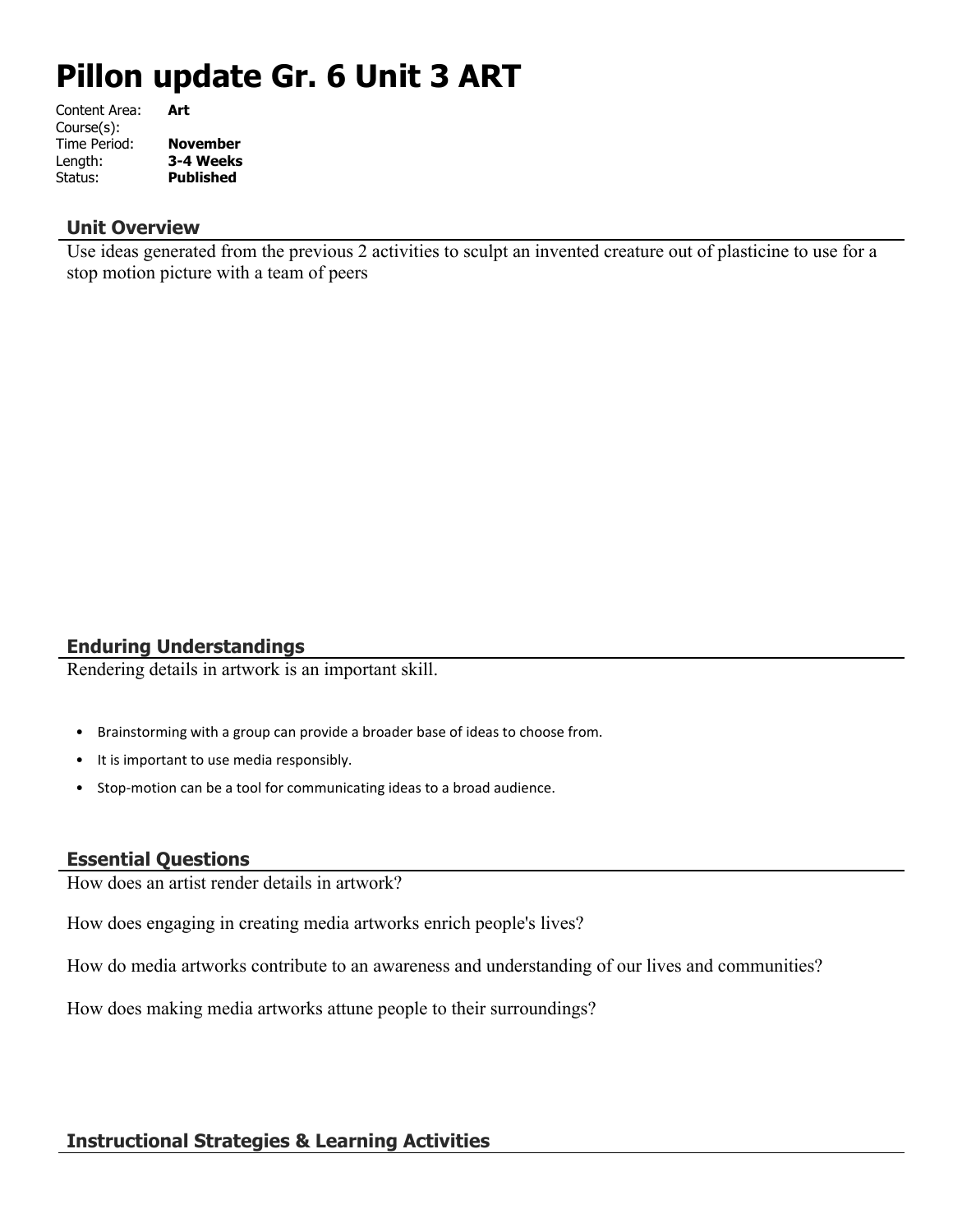- 1. Complete a worksheet to brainstorm ideas for a story and characters to act it out
- 2. Design the background and setting
- 3. List the music and sound effects needed
- 4. Build props
- 5. Practice a run-through
- 6. Take photos of story taking place and import to moviemaker
- 7. Add special effects, music and credits

Present to peers at "Academy Awards"

#### **Integration of Career Readiness, Life Literacies and Key Skills**

Students will explore movie making careers and the integration of art skills.

| <b>CRP.K-12.CRP2</b> | Apply appropriate academic and technical skills.                                                                                                                      |
|----------------------|-----------------------------------------------------------------------------------------------------------------------------------------------------------------------|
| <b>CRP.K-12.CRP5</b> | Consider the environmental, social and economic impacts of decisions.                                                                                                 |
| CRP.K-12.CRP4        | Communicate clearly and effectively and with reason.                                                                                                                  |
| CAEP.9.2.8.B.3       | Evaluate communication, collaboration, and leadership skills that can be developed<br>through school, home, work, and extracurricular activities for use in a career. |
| CRP.K-12.CRP8        | Utilize critical thinking to make sense of problems and persevere in solving them.                                                                                    |
| CRP.K-12.CRP1        | Act as a responsible and contributing citizen and employee.                                                                                                           |
| CRP.K-12.CRP6        | Demonstrate creativity and innovation.                                                                                                                                |
| CRP.K-12.CRP11       | Use technology to enhance productivity.                                                                                                                               |

## **Technology and Design Integration**

Students will use Movie Maker and incorporate creativity and app use.

| TECH.8.1.8.F.CS2 | Plan and manage activities to develop a solution or complete a project.                                                           |
|------------------|-----------------------------------------------------------------------------------------------------------------------------------|
| TECH.8.1.8.A     | Technology Operations and Concepts: Students demonstrate a sound understanding of<br>technology concepts, systems and operations. |
| TECH.8.1.8.B.CS2 | Create original works as a means of personal or group expression.                                                                 |
| TECH.8.1.8.B.CS1 | Apply existing knowledge to generate new ideas, products, or processes.                                                           |
| TECH.8.1.8.D.CS1 | Advocate and practice safe, legal, and responsible use of information and technology.                                             |
| TECH.8.1.8.A.CS2 | Select and use applications effectively and productively.                                                                         |
| TECH.8.1.8.C.CS2 | Communicate information and ideas to multiple audiences using a variety of media and<br>formats.                                  |
| TECH.8.1.8.A.CS1 | Understand and use technology systems.                                                                                            |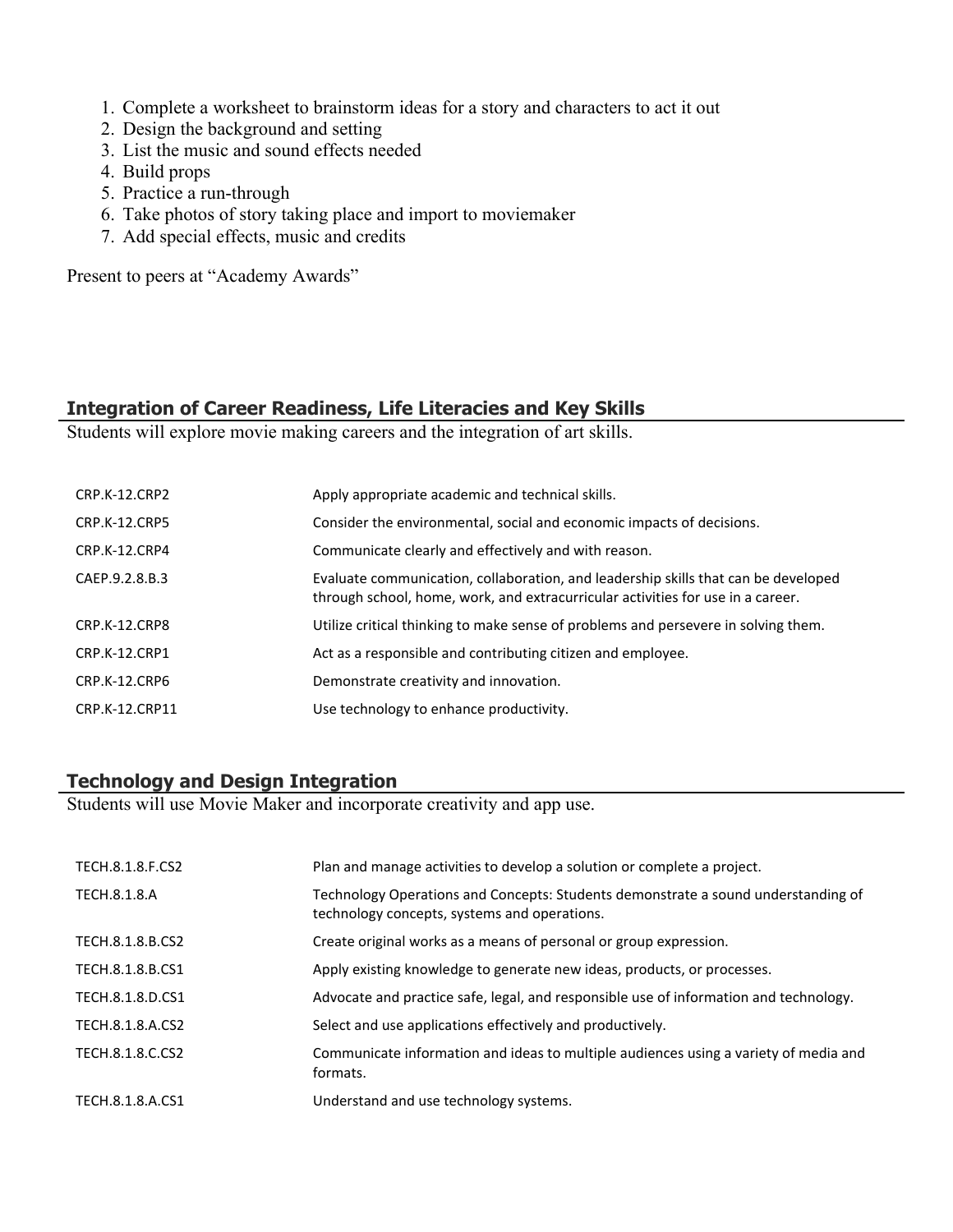| LA.W.6.3 | Write narratives to develop real or imagined experiences or events using effective<br>technique, relevant descriptive details, and well-structured event sequences.                                                                  |
|----------|--------------------------------------------------------------------------------------------------------------------------------------------------------------------------------------------------------------------------------------|
| LA.W.6.4 | Produce clear and coherent writing in which the development, organization, voice and<br>style are appropriate to task, purpose, and audience. (Grade-specific expectations for<br>writing types are defined in standards 1-3 above.) |

# **Differentiation**

- Understand that gifted students, just like all students, come to school to learn and be challenged.
- Pre-assess your students. Find out their areas of strength as well as those areas you may need to address before students move on.
- Consider grouping gifted students together for at least part of the school day.
- Plan for differentiation. Consider pre-assessments, extension activities, and compacting the curriculum.
- Use phrases like "You've shown you don't need more practice" or "You need more practice" instead of words like "qualify" or "eligible" when referring to extension work.
- Encourage high-ability students to take on challenges. Because they're often used to getting good grades, gifted students may be risk averse.

## **Definitions of Differentiation Components**:

- o Content the specific information that is to be taught in the lesson/unit/course of instruction.
- o Process how the student will acquire the content information.
- o Product how the student will demonstrate understanding of the content.
- o Learning Environment the environment where learning is taking place including physical location and/or student grouping

# **Differentiation occurring in this unit:**

Student artwork is differentiated through choice and skill levels.

# For Gifted:

Encourage students to explore concepts in depth and encourage independent studies or investigations. Use thematic instruction to connect learning across the curriculum. Encourage creative expression and thinking by allowing students to choose how to approach a problem or assignment. Expand students' time for free reading. Invite students to explore different points of view on a topic of study and compare the two. Provide learning centers where students are in charge of their learning. Brainstorm with gifted children on what types of projects they would like to explore to extend what they're learning in the classroom. Determine where students' interests lie and capitalize on their inquisitiveness. Refrain from having them complete more work in the same manner. Employ differentiated curriculum to keep interest high. Avoid drill and practice activities. Ask students' higher level questions that require students to look into causes, experiences, and facts to draw a conclusion or make connections to other areas of learning. If possible, compact curriculum to allow gifted students to move more quickly through the material. Encourage students to make transformations- use a common task or item in a different way. From

http://www.bsu.edu/web/lshasky/Forms/Interventions/Gifted.pdf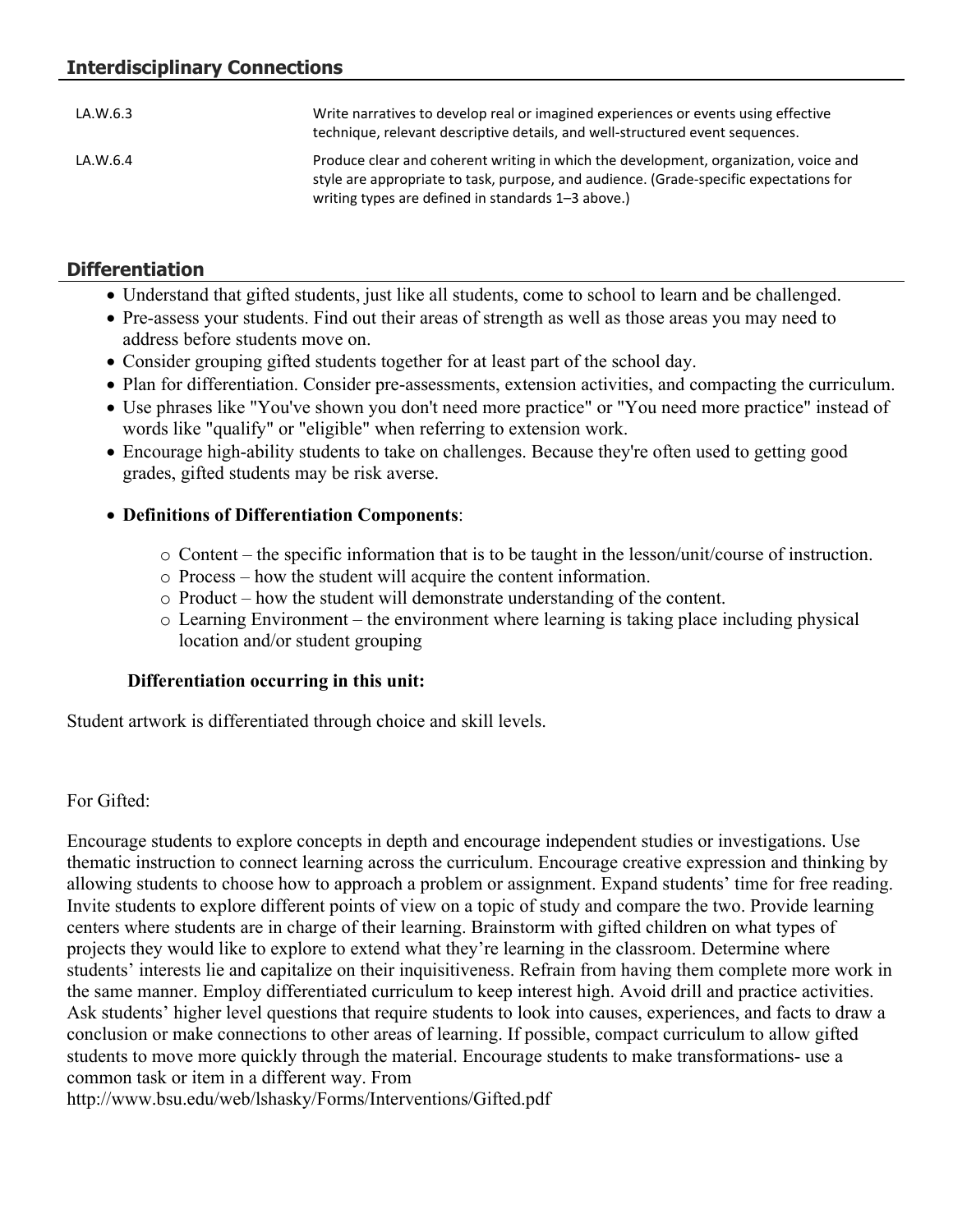## **Modifications & Accommodations**

IEP accommodations will be applied.

Students needing support or additional instruction will be monitored.

Refer to QSAC EXCEL SMALL SPED ACCOMMOCATIONS spreadsheet in this discipline.

## **Modifications and Accommodations used in this unit:**

#### **Benchmark Assessments**

**Benchmark Assessments** are given periodically (e.g., at the end of every quarter or as frequently as once per month) throughout a school year to establish baseline achievement data and measure progress toward a standard or set of academic standards and goals.

#### **Schoolwide Benchmark assessments:**

Aimsweb benchmarks 3X a year

Linkit Benchmarks 3X a year

DRA

## **Additional Benchmarks used in this unit:**

Teacher record of growth when using medium

## **Formative Assessments**

Assessment allows both instructor and student to monitor progress towards achieving learning objectives, and can be approached in a variety of ways. **Formative assessment** refers to tools that identify misconceptions, struggles, and learning gaps along the way and assess how to close those gaps. It includes effective tools for helping to shape learning, and can even bolster students' abilities to take ownership of their learning when they understand that the goal is to improve learning, not apply final marks (Trumbull and Lash, 2013). It can include students assessing themselves, peers, or even the instructor, through writing, quizzes, conversation, and more. In short, formative assessment occurs throughout a class or course, and seeks to improve student achievement of learning objectives through approaches that can support specific student needs (Theal and Franklin, 2010, p. 151).

#### **Formative Assessments used in this unit:**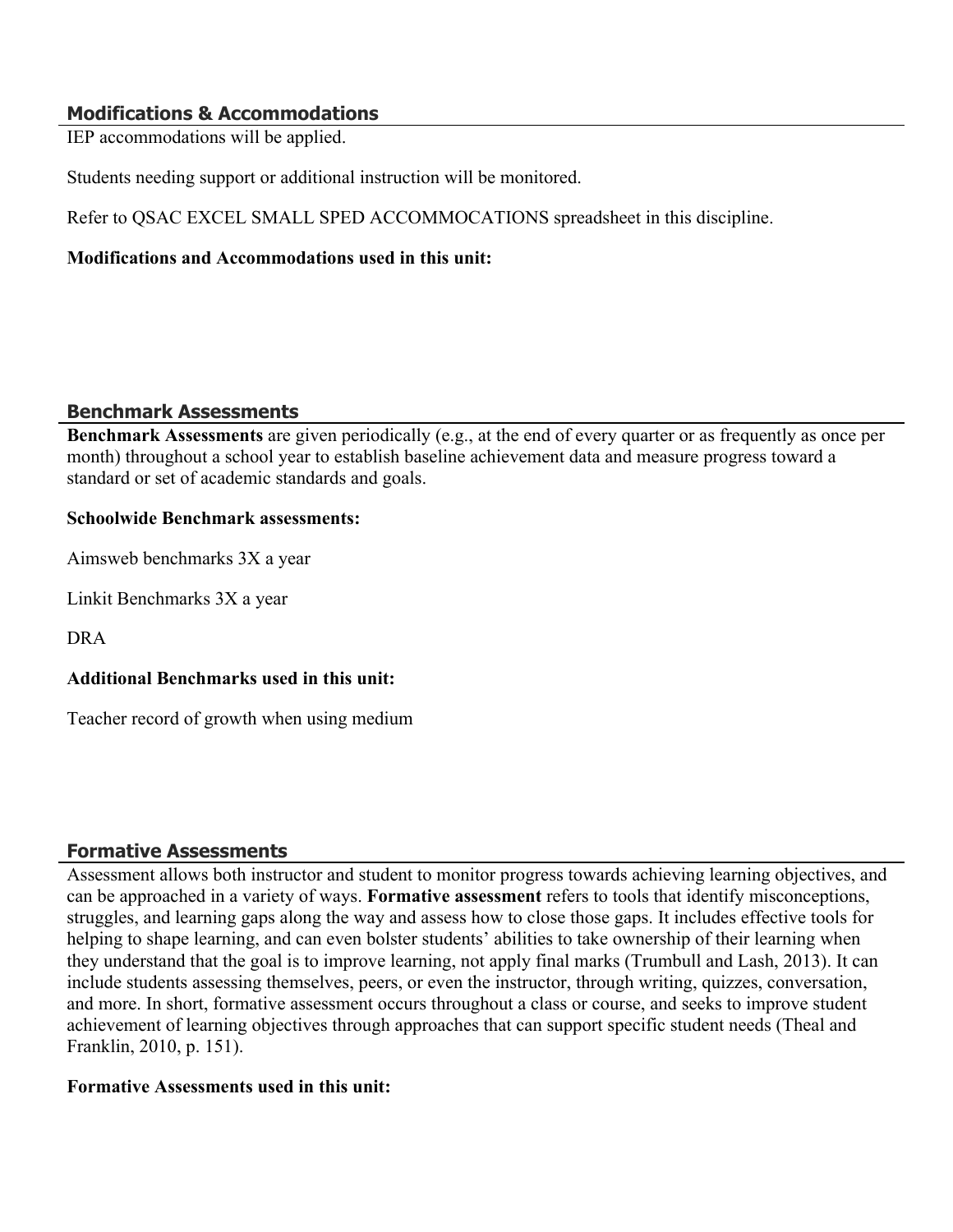Discussion

Conferencing with teacher

personal critique

Peer critique

Teacher observation

# **Summative Assessments**

**summative assessments** evaluate student learning, knowledge, proficiency, or success at the conclusion of an instructional period, like a unit, course, or program. Summative assessments are almost always formally graded and often heavily weighted (though they do not need to be). Summative assessment can be used to great effect in conjunction and alignment with formative assessment, and instructors can consider a variety of ways to combine these approaches.

## **Summative assessments for this unit:**

Academy Awards peer critique

Best comedy

Best sound/music effects

Best special effects

Best camerawork

Best plot

Most powerful mood

Best overall film

# **Instructional Materials**

Claymation examples by both professionals and their own peers.